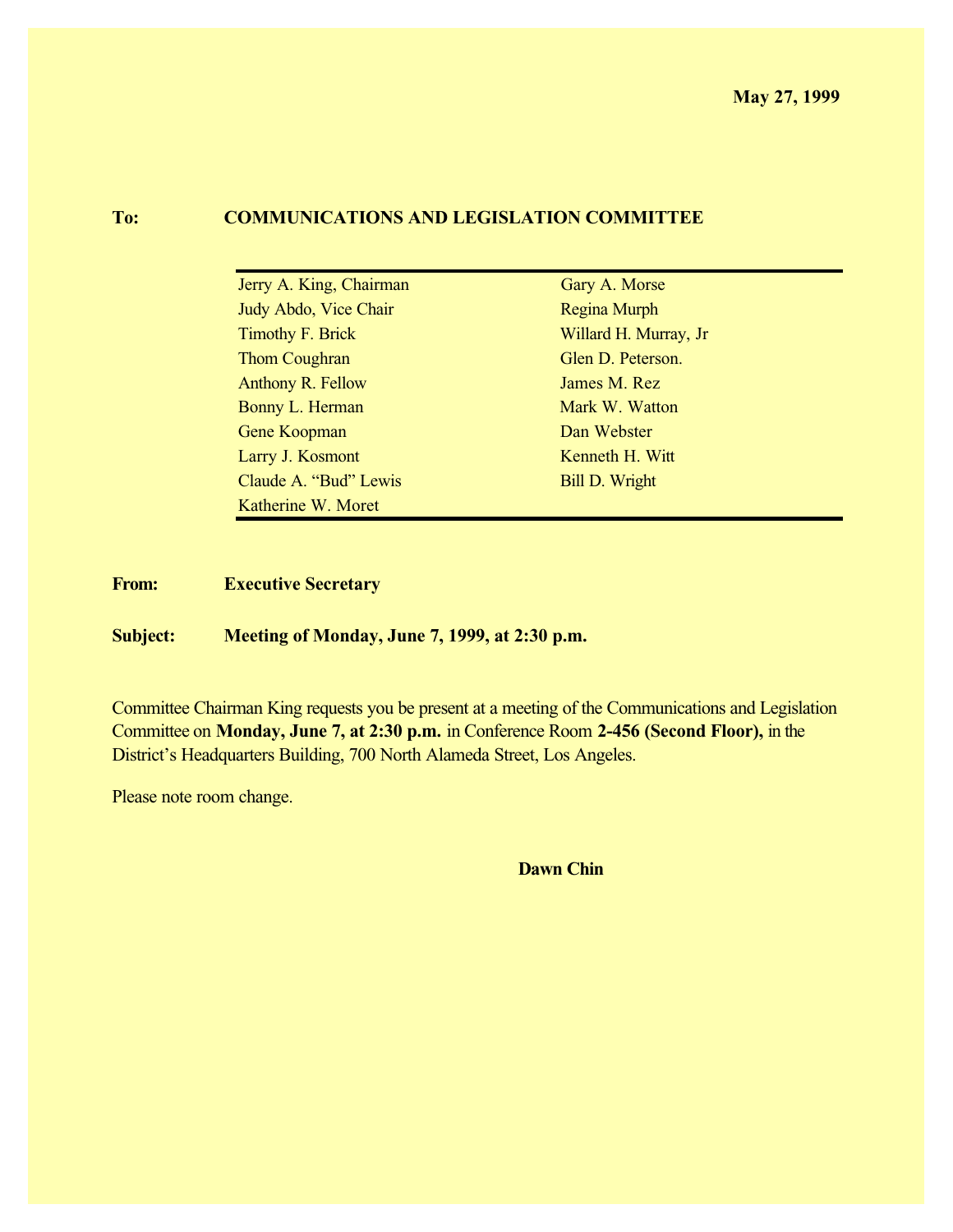# **AGENDA**

# **ADJOURNED COMMUNICATIONS AND LEGISLATION COMMITTEE MEETING WITH BOARD OF DIRECTORS\***

# **June 7, 1999**

### **2:30 PM**

MWD Headquarters Building • Room 2-456, 2nd Floor • 700 N. Alameda Street • Los Angeles, CA 90012

**\*The Metropolitan Water District's Communications and Legislation Committee meeting is noticed as a joint committee meeting with the Board of Directors for the purpose of compliance with the Brown Act. Members of the Board who are not assigned to the Communications and Legislation Committee may attend and participate as members of the Board, whether or not a quorum of the Board is present. In order to preserve the function of the committee as advisory to the Board, members of the Board who are not assigned to the Communications and Legislation Committee will not vote on matters before the Communications and Legislation Committee.**

- **1. ADDITIONS TO THE AGENDA** (As required by Gov. Code, § 54954.2 (b).)
- **2. OPPORTUNITY FOR MEMBERS OF THE PUBLIC TO ADDRESS THE COMMITTEE ON MATTERS WITHIN THE COMMITTEE'S JURISDICTION** (As required by Govt. Code, § 54954.3 (a).)
- **3. APPROVAL OF THE MINUTES OF THE MEETING OF THE COMMUNICATIONS AND LEGISLATION COMMITTEE HELD ON MAY 10, 1999.**

## **4. CONSENT CALENDAR ITEMS - ACTION**

8-11 Express support for AB 1521 (Machado) regarding Delta flood control, levee maintenance, and recreational programs. (C&L—Action)

### **5. OTHER BOARD ITEMS - ACTION**

None.

### **6. BOARD INFORMATION ITEMS**

None.